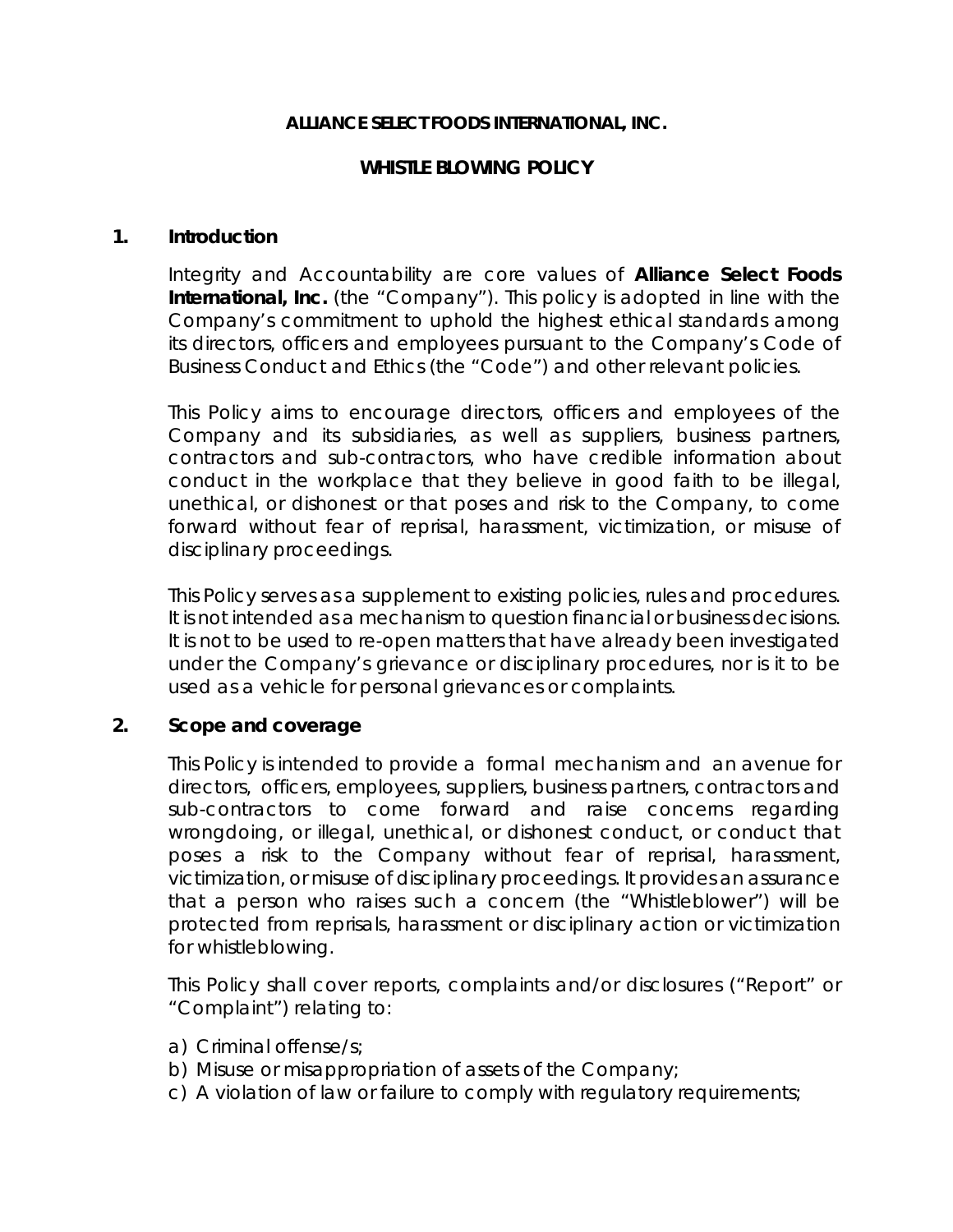- e) Insider trading;
- f) Conflict of interest;
- g) Conduct that poses a risk to safety, health or the environment;
- h) Violation of the Company's Code of Business Conduct and Ethics;
- i) Violation of the Company's Corporate Governance Manual and Corporate Governance Policies;
- j) Any unethical or illegal conduct; or
- k) Any other conduct similar to or related to the foregoing.

### **3. Protection from retaliation**

The Whistleblower will be protected from reprisals, harassment or disciplinary action or victimization due to the filing of a Report where such is in good faith, believing the Report and the information and disclosures therein to be true and is not made maliciously or for personal gain.

No administrative or retaliatory action shall be entertained or pursued by the Company against a whistleblower relating to a report or disclosure deemed protected under this policy.

Retaliatory action against a whistleblower shall include, but not be limited to, discriminatory action; reprimand; punitive transfer; undue poor performance reviews; obstruction of the investigation; withdrawal of essential resources; adverse reports; attachment of adverse notes in the personnel 201 file; ostracism; questions and attacks on motives; accusations of disloyalty and dysfunction; public humiliation; and the denial or work necessary for promotion.

#### **4. Confidentiality**

All Reports or Complaints shall be treated in confidence and the identity of the Whistleblower will not be disclosed if the Whistleblower so prefers, unless the unless the Company is required or compelled by law to release information. The Company is not accountable for maintaining anonymity where the Whistleblower has told others of the Report or Complaint or the subject concern.

Reports or Complaints filed anonymously will be investigated appropriately subject to the gravity and credibility of the concern raised and the probability of validating the Report or Complaint and the information and disclosures contained therein from reliable sources.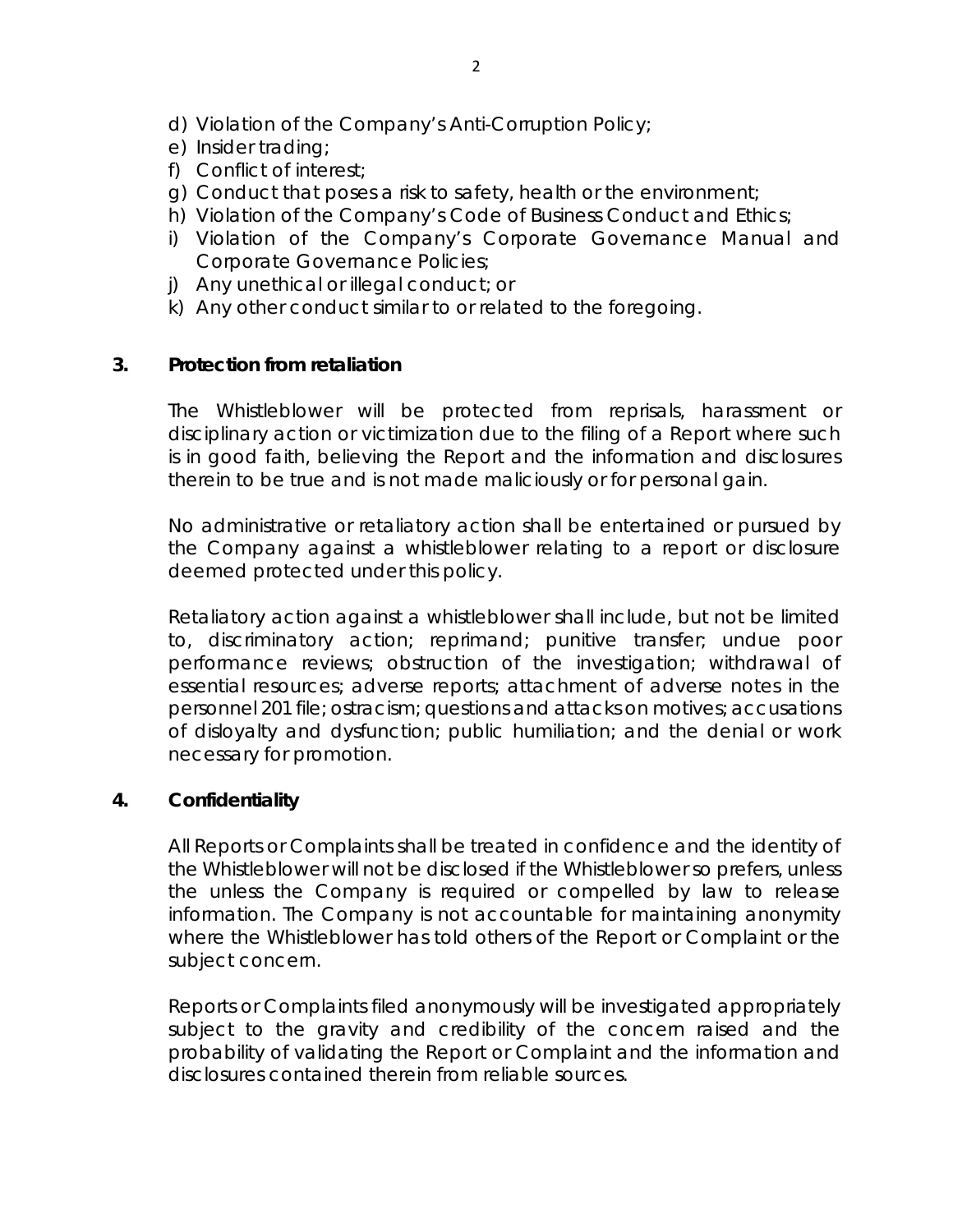## **5. Reporting channels**

The Whistleblower may submit a Report or Complaint through the following channels:

| Website   | (State a specific link in the website)                        |
|-----------|---------------------------------------------------------------|
|           | Face to face   The Whistleblower may bring his or her concern |
| meeting   | personally to the Compliance Officer, who may                 |
|           | designate a person from the Office of the                     |
|           | Compliance Officer for this purpose.                          |
| Email     | (Provide email address)                                       |
|           | (e.gwhistleblower@asfi.com.ph)                                |
| Mail      | Office of the Compliance Officer                              |
|           | (provide address)                                             |
| Telephone | (Provide number)                                              |
| Fax       | (Provide number)                                              |

Where the Report or Complaint relates to alleged actions of the President, Chief Executive Officer, or the Chief Finance Officer, the Whistleblower shall bring the matter directly to the attention of the Chairman of the Audit Committee of the Board.

## **6. Investigation**

## **Preliminary Evaluation**

The Compliance Officer shall conduct a review of the Report or Complaint to determine its sufficiency; whether it pertains to a matter within the scope of this Policy; and the investigating unit to which it will be referred for more detailed handling. If the Compliance Officer finds that the Report or Complaint pertains to a matter outside the scope of this Policy, the matter should be endorsed to the appropriate unit under the Company's Code of Discipline or equivalent rules and the reporting person shall be advised accordingly.

The Report must contain at least the following information: full name and position of the person reported or complained of ("respondent"); a specification of the charge or charges; a brief statement of the relevant and material facts, including the approximate time and place of the commission of the act or omission complained of, the persons involved and such other matters that will assist the Compliance Officer identify the nature of the violation or offense; and any evidence that the Whistleblower may have, including affidavits of witnesses and/or third parties.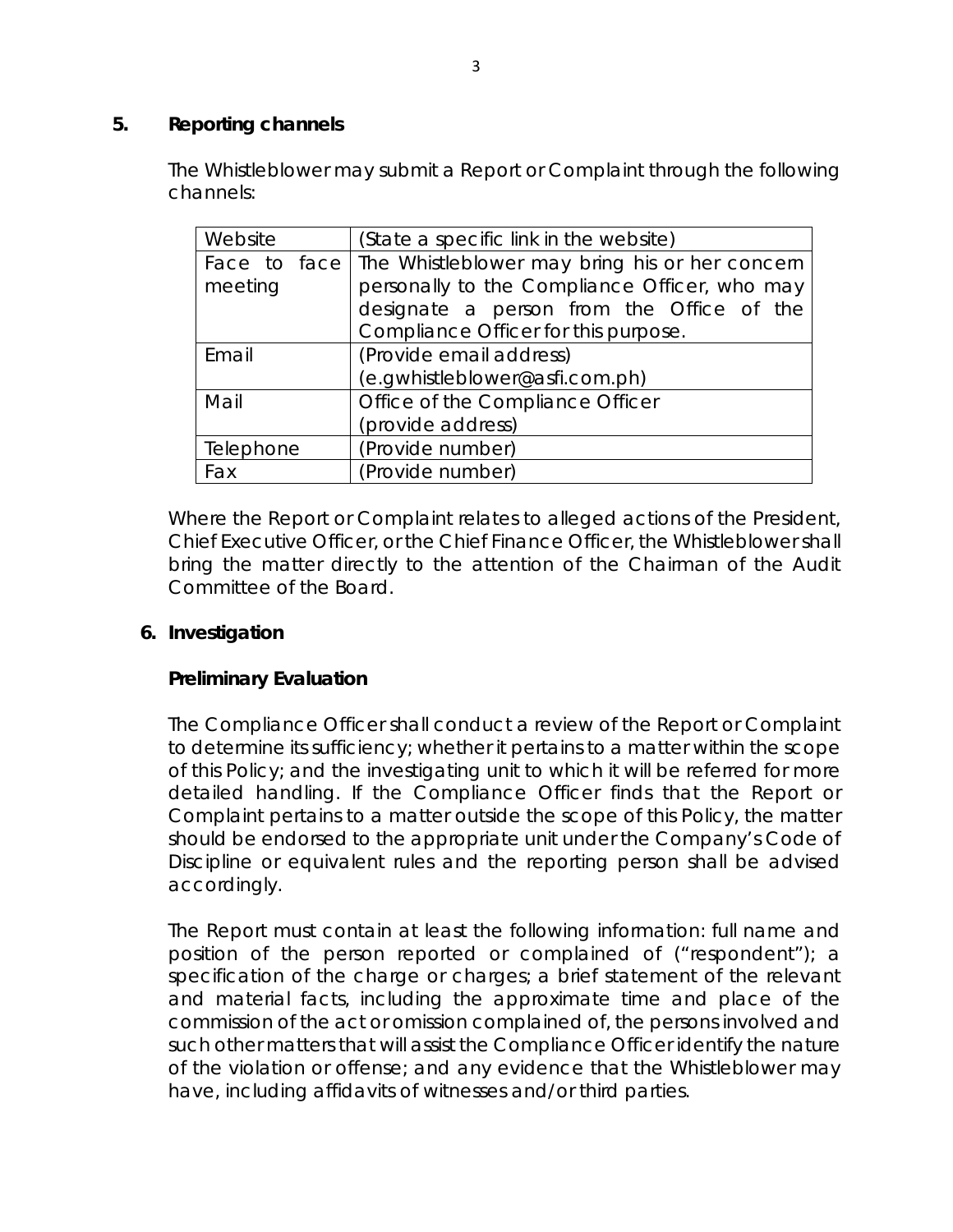Notwithstanding the Anonymity Principle, no anonymous Report or Complaint shall be entertained unless there are sufficient facts and evidence cited that would lead a reasonable person to conclude that the charge is not frivolous or intended to harass the respondent.

Should the Compliance Officer find the Report or Complaint insufficient because the acts reported do not fall under this Policy or due to failure to provide sufficient information under items as provided herein, the Compliance Officer shall so advise the complainant if he is identified or can be contacted, and shall prepare a written report that shall be kept in the files of the Company.

#### **Investigation**

Should the Compliance Officer find the Report or Complaint to be sufficient in form and substance, a formal administrative investigation shall then be conducted in accordance with the Company's Human Resources Manual of Policies and Procedures; provided that when the nature and/or magnitude of the acts complained of so warrant, the Compliance Officer in consultation with the Board and/or the CEO as appropriate, shall constitute a special investigation committee (the "Investigating Committee") to undertake the investigation. The Committee shall be composed of the Compliance Officer and at least two other officers or managers either from the Finance, Internal Audit, Human Resources, or other departments as may be competent or appropriate. The Investigating Committee may adopt procedures in implementing disciplinary action in the Code of Discipline or equivalent policy of the Company.

The Investigating Committee shall ensure that the investigation is conducted in accordance with existing laws, regulations, applicable Company policies and procedures, and due process. After due hearing, where the Investigating Committee finds the allegations in the Report or Complaint to have been substantiated, it shall formally recommend disciplinary action to the CEO, who shall at his discretion escalate the matter to the Board of directors.

Similar to cases filed before administrative or quasi-judicial bodies, a fact under this Policy may be deemed established if it is supported by substantial evidence, or such amount of relevant evidence that a reasonable person might accept as adequate to justify a conclusion.

Where the subject matter of a Report or Complaint relates to alleged actions of the CEO or the Compliance Officer, it shall be the responsibility